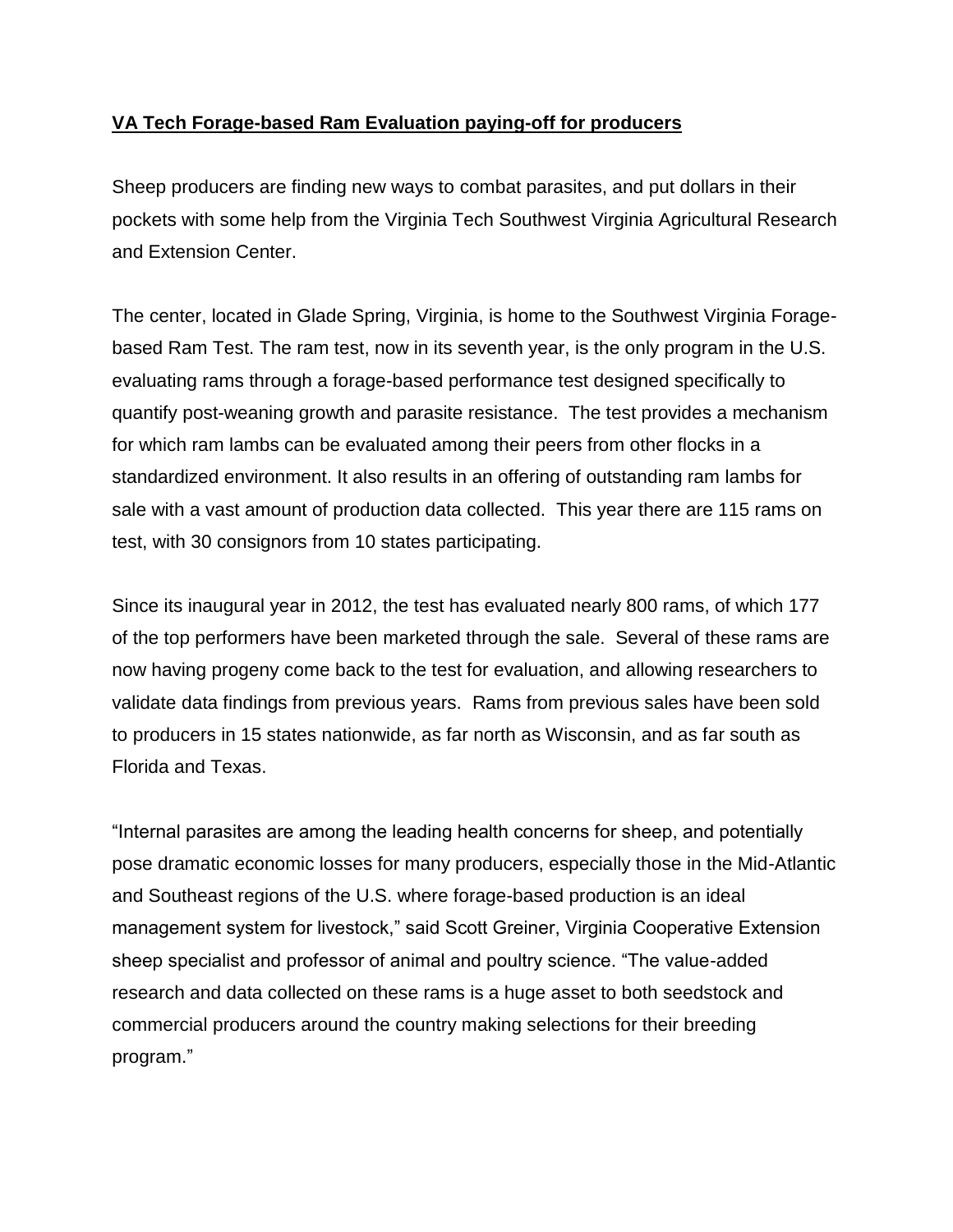Chris and Mandy Fletcher of Abingdon, Virginia know first-hand the value of having this data available on their rams. The Fletchers have purchased a new ram from the test sale every year from 2013 to 2017, and have had lambs from their own flock evaluated every year. Having data from the 70 day trial period helps make their selection based on growth and parasite resistance much more reliable for new breeding sires and assists with management and culling decisions for their flock.

"Each year our genetics and parasite resistance have improved. We haven't had to deworm our mature ewes in over 4 years," said Chris. He added that growth, parasite resistance, and survivability of their lambs have greatly improved by utilizing the test data and new breeding sires.

As a local veterinarian, Chris shares his personal experience with his clients. Nearly 90 percent of his sheep-related medical calls are related to parasite issues. He spends a lot of time stressing the value of parasite control through improved genetics. He says using a ram with increased parasite resistance would easily pay for itself with a decrease in health costs and flock mortality rates.

The SWAREC also provides education to producers at its annual field day and sale. This year the event will take place on **Friday September, 21 at the SWAREC in Glade Spring.** Researchers and Extension specialists from Virginia Tech provide information on a variety of management and nutrition topics.

"Our goal with the ram test program has been to demonstrate the tools and application of strategies which can be utilized on-farm for genetic improvement of parasite resistance. The Fletchers are a testimony to the benefits of putting these practices in place and they are recognizing the benefits on their farm and the farms of their customers" said Greiner.